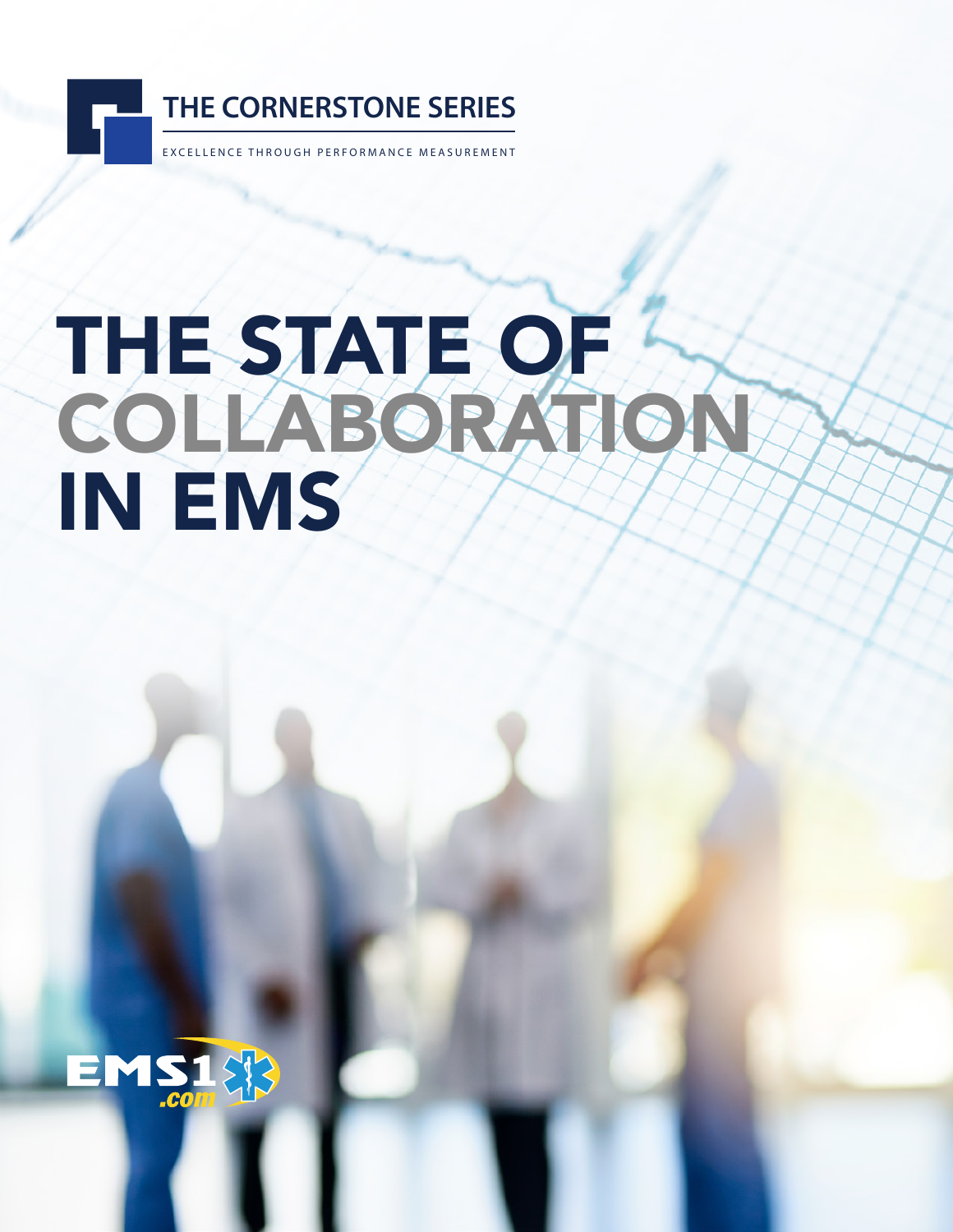# THE STATE OF COLLABORATION IN EMS

Collaboration—it's a word used more and more in healthcare and public safety. But are we actually living up to its meaning? In this exclusive Cornerstone Series report from Fitch & Associates, we'll examine the current state of collaboration in EMS and provide specific examples of how you and your organization can use collaboration to overcome many of today's challenges and prepare for the future, whatever it may hold.

Jay Fitch, PhD

# ABOUT THE AUTHOR TABLE OF CONTENTS



Jay Fitch, PhD, is a founding partner of Fitch & Associates, and has spent more than four decades serving the EMS and public safety communities as a leader, author, speaker, educator and consultant. His expertise includes the development and implementation of

original operational and strategic solutions for organizations, as well as the broader systems in which they operate. His knowledge of the industry and his expertise in organizational development is built on real-world experience. Earlier in his career, he was certified in multiple disciplines: as a firefighter, police officer and paramedic. He previously served as an EMS director for major cities and board chair of both a municipal fire district and healthcare facility. Since creating Fitch & Associates, he has led numerous complex projects reflecting the entire public safety spectrum, with results that have transformed emergency services for those communities. He is a member of the Editorial Board of the Journal of Emergency Medical Services and serves as commissioner for the American College of Paramedic Executives.

| 3 | THE POWER OF COLLABORATION                                            |
|---|-----------------------------------------------------------------------|
| 3 | <b>HOSPITALS AND</b><br><b>HEALTHCARE PARTNERS</b>                    |
| 6 | <b>PAYERS AND CARE COORDINATION</b><br><b>ORGANIZATIONS</b>           |
| 7 | <b>PUBLIC SAFETY PARTNERS</b>                                         |
| 8 | <b>CROSSING BORDERS</b>                                               |
| 8 | <b>COLLABORATION REQUIRES</b><br><b>DEDICATION</b>                    |
|   | <b>QUIZ-HOW COLLABORATIVE IS</b><br><b>YOUR ORGANIZATION, REALLY?</b> |



### **About Fitch & Associates**

For more than three decades, the Fitch & Associates team have provided customized solutions to the complex challenges faced by EMS agencies of every size and service model, both private and public. From system design, objective review and competitive procurements to comprehensive consulting services and on-site interim leadership, Fitch & Associates helps communities ensure their emergency services are both effective and sustainable. For ideas to help your agency improve performance in the face of rising costs, call 888-431-2600 or visit [www.fitchassoc.com](http://www.fitchassoc.com)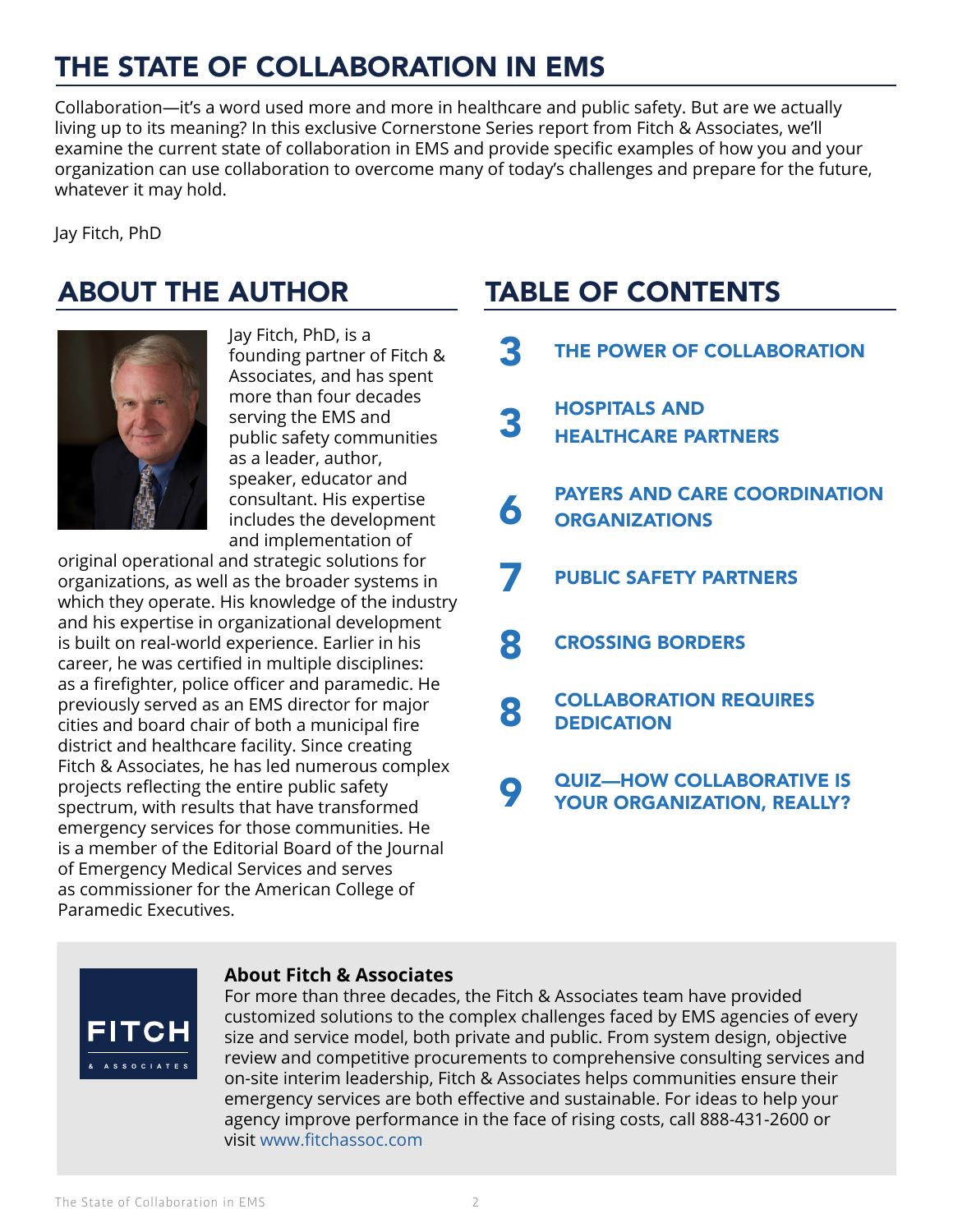# <span id="page-2-0"></span>THE COLLABORATION SURVEY: WHERE DO YOU STAND?

## THE POWER OF COLLABORATION

It really isn't difficult to explain the importance of collaboration to EMS caregivers and other public safety professionals in the field. Whether the incident is a cardiac arrest, a car accident or a catastrophic weather event, teamwork between responders has obvious positive impacts on the success of the response.

What isn't always as clear is why collaboration matters for leaders. The list of qualities we often associate with strong leadership—such as drive, integrity, self-confidence, excellent communication skills—don't always include areas related to collaboration and teamwork. Yet in today's interconnected and complex healthcare environment, an EMS leader must understand when and how to collaborate, both within the organization and with outside partners. In its report on collaborative leadership in healthcare, experts from the Center for Creative Leadership stated, "Rapid innovation and adaptation to change require a collaborative, interdependent culture and solutions that cut across function, region, and profession." This represents a shift from the idea that one expert or one individual can provide solutions, whether referring to the clinical treatment of a patient, or the management of a healthcare organization.

As EMS professionals, we must transfer the teamwork we value in field operations to all of our efforts. The same partners you work with every day, from law enforcement to medical specialists, must also be your partners in long-term strategic planning and creating innovative delivery models. And your

organization's list of collaborators also needs to expand: to new industries, like healthcare financing or transportation services, and across jurisdictional borders.

The team at Fitch & Associates collaborated with our friends at [EMS1](https://www.ems1.com/) to survey our EMS colleagues. We found that while most EMS leaders understand the need for reaching out and working with community partners, many struggle to collaborate as much as they would like to, and as much as every EMS organization will need to in order to thrive in an interconnected future of healthcare.

## **HOSPITALS AND HEALTHCARE PARTNERS**

When it comes to identifying partners in the community, some are obvious. Every day, EMS systems work closely with hospitals, with patients being picked up and dropped off, and field providers sharing information with hospital staff. Despite that relationship, many EMS professionals report less-than-ideal collaboration with local hospitals. While most said their agencies meet often with emergency department leadership, conversations with hospital executives happened much less frequently. More than one third said they either never, or only on rare occasions, meet with hospital chief executives, chief financial officers or chief medical officers. At the same time, more than 90% of respondents indicated that their relationship with the hospital is a priority.

With ambulances and helicopters transporting patients to and from hospitals every day, health system executives are crucial partners.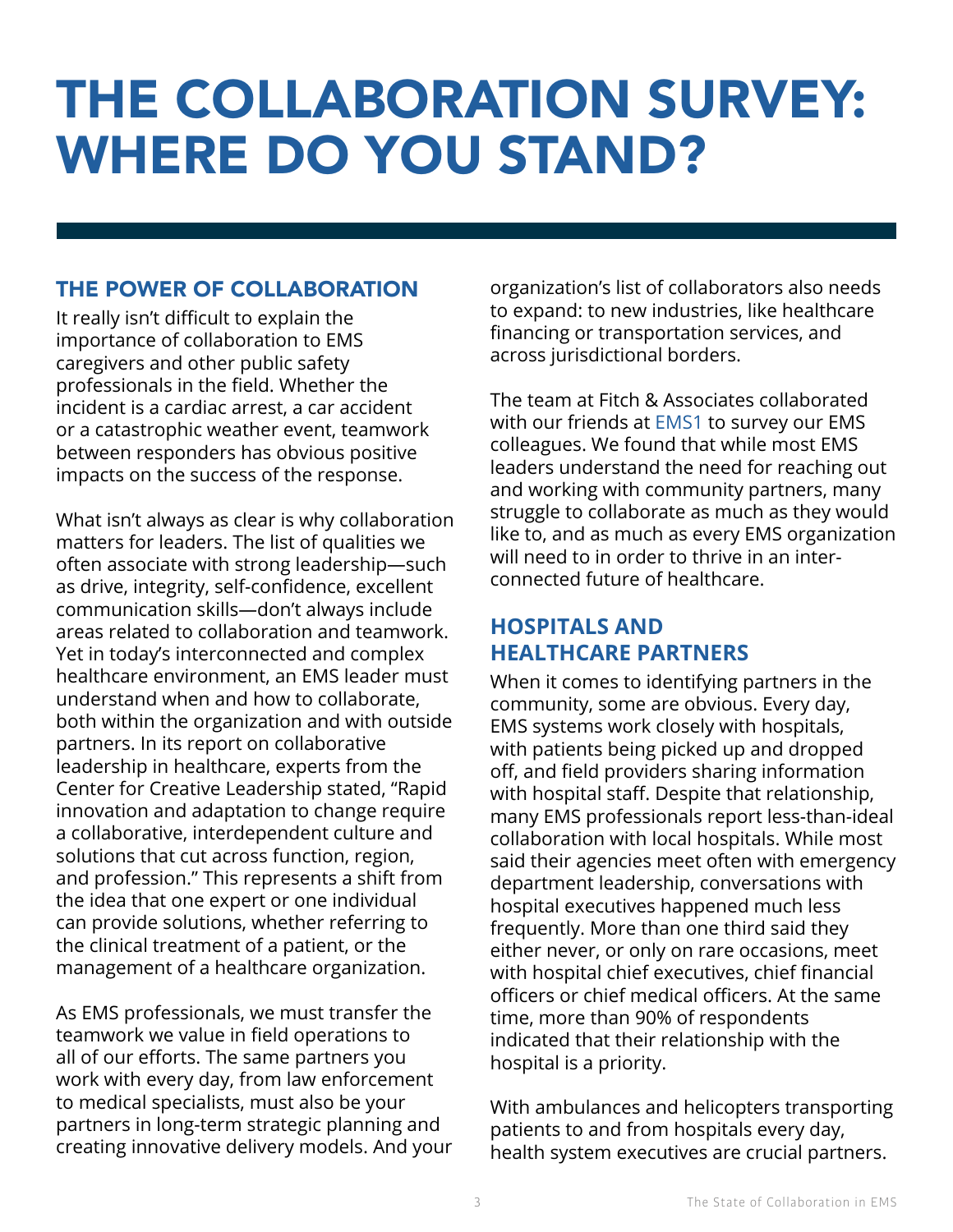## HOW COLLABORATIVE ARE WE, REALLY?

We surveyed more than 200 EMS leaders and providers about collaboration and here are the average scores.



### *Didn't get a chance to participate in the Fitch/EMS1 Cornerstone Collaboration Survey online?*

## WHAT THE SCORES MEAN

**16-35** Your organization needs to begin reaching out and forming better relationships to prepare for the future. Collaboration and regional cooperation are critical to the success of any public safety or healthcare organization.

**36-50** While your organization has taken some steps toward building relationships with community partners, more work is needed. Take a proactive approach to finding ways to enhance your service through partnerships and collaboration

**51-65** You've seen the benefits of increasing collaboration and communication with community partners, but still have some room to improve. Take that extra step to form new relationships or strengthen the ones you already have.

**66-85** Congratulations! Your organization is highly collaborative and positioned to be a community leader. But the work never stops—keep looking for new ways to enhance collaborative efforts in order to best serve your communities and customers.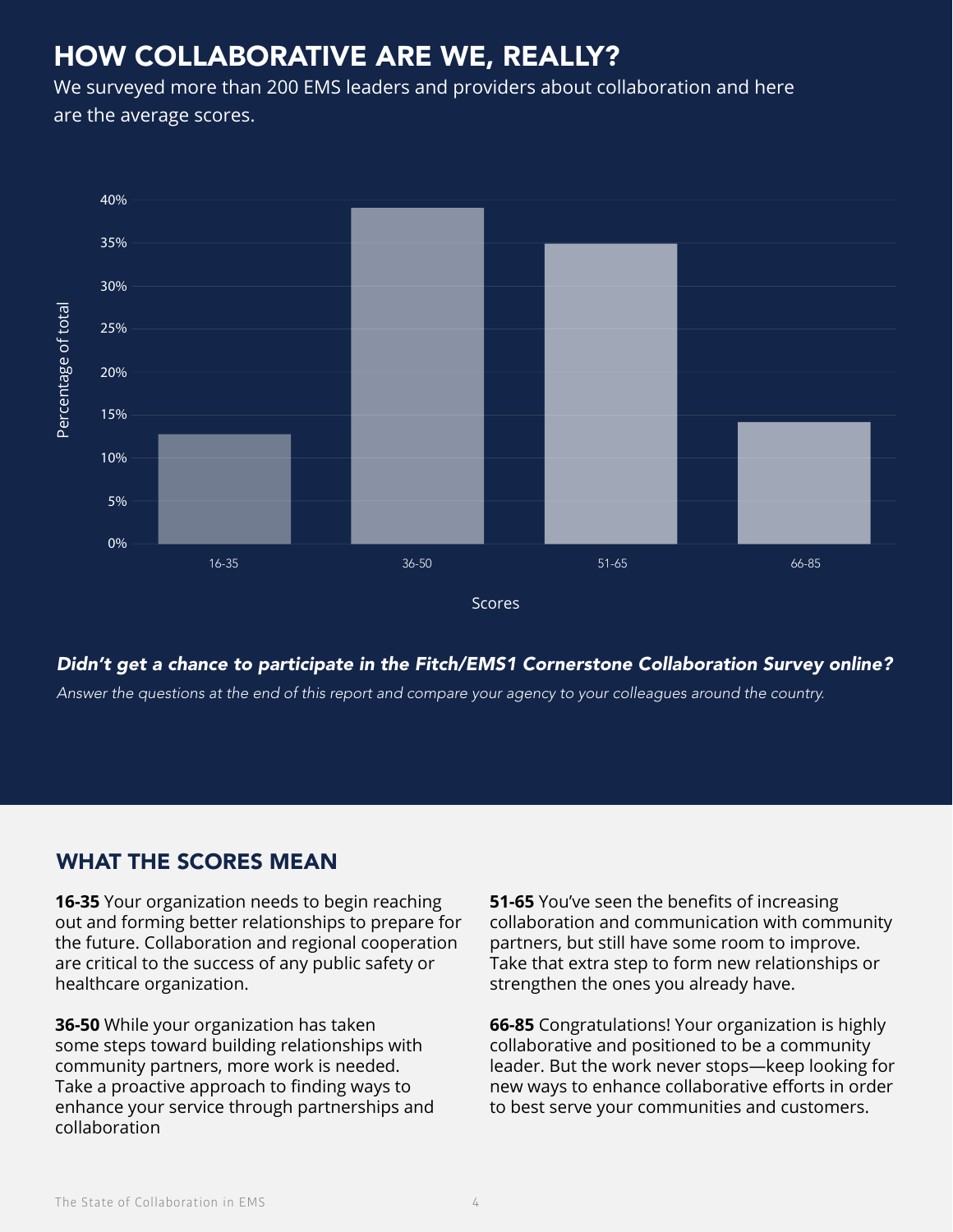Whether simply reviewing current policies, finding out what is high on their priority list, or discussing innovative ways to improve care for patients and reduce inefficiencies, the future of your organization likely relies on working closely with these leaders. It's not just about making sure they know and appreciate the value of EMS—you must also become a true collaborative leader, one who brings ideas that will not only achieve your organization's mission, but the partners' missions as well. For example, you can point to research that indicates hospitals that collaborate closely with EMS are the same hospitals that perform highly when treating acute myocardial infarction patients. According to [Landman et al](https://www.ncbi.nlm.nih.gov/pmc/articles/PMC3688052/ ):

Interdisciplinary QI committee membership, with representation from each clinical discipline involved, is increasingly recognized as essential for quality improvement and patient safety activities. Even though many EMS agencies are external to the hospital, the higher performing hospitals in our study recognized prehospital providers as key stakeholders in AMI care and involved them in quality improvement efforts. EMS representatives were treated equally to other committee members and encouraged to actively collaborate on problem solving.

Here are some other ways to build collaborative relationships with hospital and health system partners.

## HEALTHCARE COALITIONS

While their main mission is typically emergency preparedness and response, regional healthcare coalitions also serve as a forum for EMS to engage with other healthcare providers in the area. Take advantage of these opportunities to meet and talk with the leadership from hospital systems, long-term care facilities and other healthcare entities. If the meetings typically are attended by mid-level managers and other staff, suggest a special meeting with top leadership to ensure the people who sign off on decisions are all on the same page, before a crisis hits.

## STRATEGIC PLANNING

Many organizations see strategic planning as an internal process. But how can an EMS service know where it needs to be in one, five or ten years without collaborating with its community partners? Use strategic planning whether it's a formal effort or even an informal one—as an excuse to ask hospital and health system executives what they see in their futures, and how EMS fits into that picture.

## WHY COLLABORATE?

- **It's more efficient** 1
- **Take advantage of multiple skill sets** 2
- **Accomplish goals faster** 3
- **Promote a friendly pressure to get work done on time** 4
- **Productivity doesn't depend entirely on one person or organization** 5
- **Take advantage of ongoing feedback** 6
- **Increase learning opportunities** 7
- **Solidify accountability** 8
- **Share the lows and highs** 9
- **Promote synergy** 10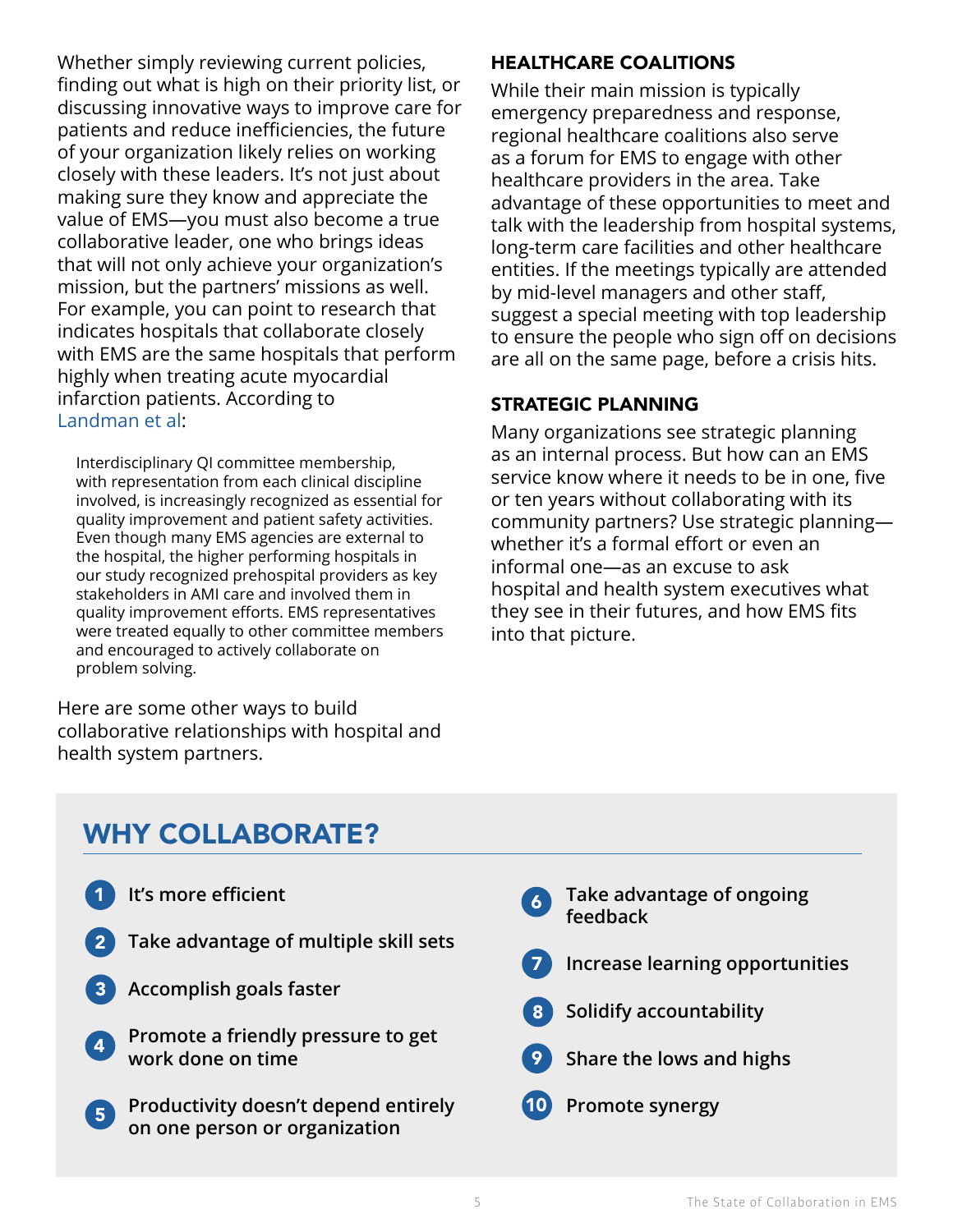## <span id="page-5-0"></span>PAYERS AND CARE COORDINATION ORGANIZATIONS

Changes to the healthcare landscape and EMS funding streams have made partnerships with payers more important than ever. While many EMS leaders have traditionally seen insurance companies and other payers simply as the name on the check, several have now reached out directly to those organizations in an attempt to change the way their agencies are reimbursed. These relationships will be especially useful as EMS looks to innovate and provide services such as community paramedicine.

*"Only 10% of respondents reported that their agency is communicating with payer organizations to a large extent and more than 40% said they have not had any discussions with payers."*

Establishing these relationships early, before launching new programs, could be critical to the success of any partnership. Find out who your largest payers are—and ask them what they need. Then you can see if you have the ability to help solve those problems in a way that serves the patients' needs and is fiscally sustainable for both your organization and the payer.

Care coordination organizations also are looking for ways to partner with other community resources, such as EMS, and reduce costs. For example, in Massachusetts, the Commonwealth Care Alliance, a non-profit that acts as both a health insurer and a care provider for elderly, disabled or low-income people, partnered with EasCare Ambulance on a community paramedicine pilot program. The alliance was finding that unnecessary trips to the emergency department were increasing costs, exposing patients to infections and disrupting care plans.

## LEADERS OF THE EMS SYSTEM IN COLORADO SPRINGS, COLORADO, RECOGNIZED THEY HAD A PROBLEM

Leaders of the EMS system in Colorado Springs, Colorado, recognized they had a problem—with more than a dozen fire and EMS agencies and five hospitals, providers had many different procedures for communicating vital patient information to emergency department staff. The hospitals were each part of two major competing hospital systems, further complicating efforts to get everyone on the same page. Nevertheless, local EMS officials brought everyone together by unifying them around their shared goal: providing optimal care to members of the community and eliminating potential delays to timesensitive care for strokes and heart attacks.

"Recognizing that this potential was a system problem, not an EMS problem, local EMS and fire department leaders sat down with members of the stroke and STEMI teams from both hospitals," wrote E. Stein Bronsky, MD,

medical director for the Colorado Springs Fire Department and the local AMR system, in an article published in *JEMS*. "Although wary at first, the competing hospital systems soon recognized that finding a regional solution would benefit both hospitals, and, most importantly, all patients."

By serving as the "neutral" party, the EMS and fire departments brought the hospital systems together, leading to a collaborative effort to improve communication and, subsequently, patient care. Now, nearly every EMS provider in the county is using the same software platform to communicate vital information to emergency department and specialty team staffs—something that was only possible because EMS leaders already had worked to build those relationships.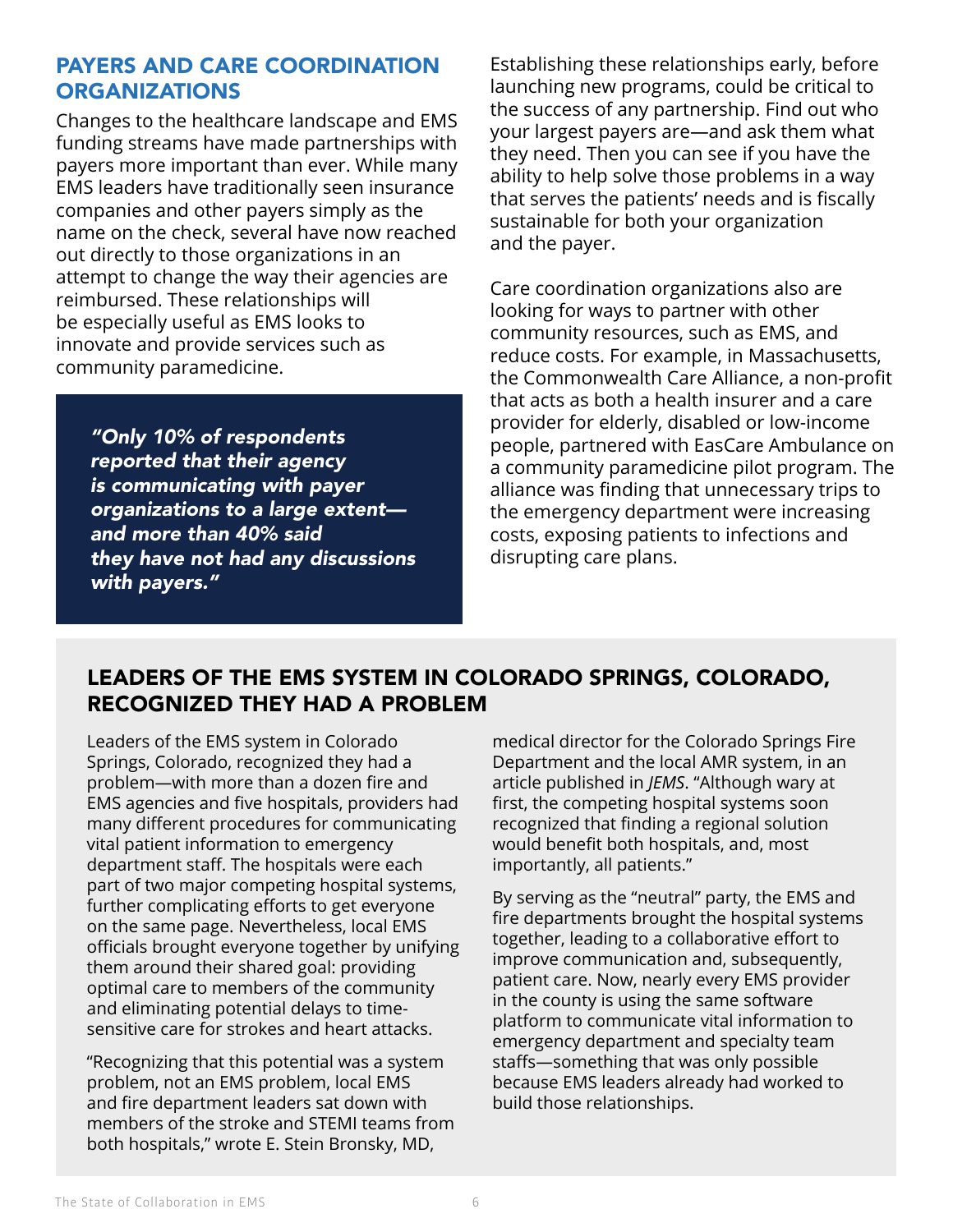## <span id="page-6-0"></span>BEND, OREGON

In Bend, Oregon, a fire department captain determined to increase cardiac arrest survival rates knew that he could only do it with the help of the county's emergency 911 center. So he approached them about a partnership; now, the two agencies and others in the county work hand-in-hand to improve cardiac arrest response. The captain, Petar Hossick, shares data, coordinate policies, and talks regularly with Megan Craig, the communications center's training coordinator, and her colleagues.

"We could not have done it without Megan and 911," Hossick said in an article about the collaborative effort published in the *Journal of Emergency Dispatch*.

Not only has the community seen a tremendous improvement in cardiac arrest survival rates, but now the first responders in the field and those in the 911 center have a stronger connection than ever before, paving the way for future collaborative efforts to save lives.

"Correcting these issues would require greater communication, more frequent interactions, and close partnership between CCA's practitioners and EasCare's paramedics as they assessed members' clinical status and made a determination about the best course of care," according to [a white paper](http://www.commonwealthcarealliance.org/getmedia/781f3835-4066-4a3f-9723-9336a4431c54/CCA-ACCP-White-Paper_September-22-16) published by the two organizations.

The partnership meant that Commonwealth Care patients received care in their home from paramedics who were coordinating closely with primary care providers, reducing unnecessary emergency room visits and ensuring patients' doctors were always aware of what was going on. And it was only successful because that collaboration and communication occurred at every level—with the individual care providers, physician clinical leaders and administrators.

## PUBLIC SAFETY PARTNERS

Whether your EMS service is public or private, part of the fire department or its own independent agency, chances are you and your people interact with other public safety organizations every day. Collaboration between fire, EMS and law enforcement happens in the field, on the scenes of cardiac arrests, car crashes, drug overdoses and more.

But what kind of collaboration is occurring at leadership levels? Are your operational leaders working together to ensure one organization's standard procedures don't conflict with yours?

Examples of how local public safety organizations are collaborating include the evolving response to active violence. The National Fire Protection Association recognized the importance of this integration when it released NFPA 3000, a standard for active shooter and other hostile events. Unlike many NFPA response standards, which focus on the role of just fire and EMS, NFPA 3000 took a holistic approach, recognizing that the fire and medical response to such incidents only succeeds if it is highly coordinated with the law enforcement response.

Interestingly, EMS leaders who responded to the survey had a much more favorable view of the extent of collaboration between public safety agencies than field clinicians. Don't just assume collaboration is high because you regularly see other chiefs at council meetings or other high profile events—check with your people in the street to find out how those relationships can improve.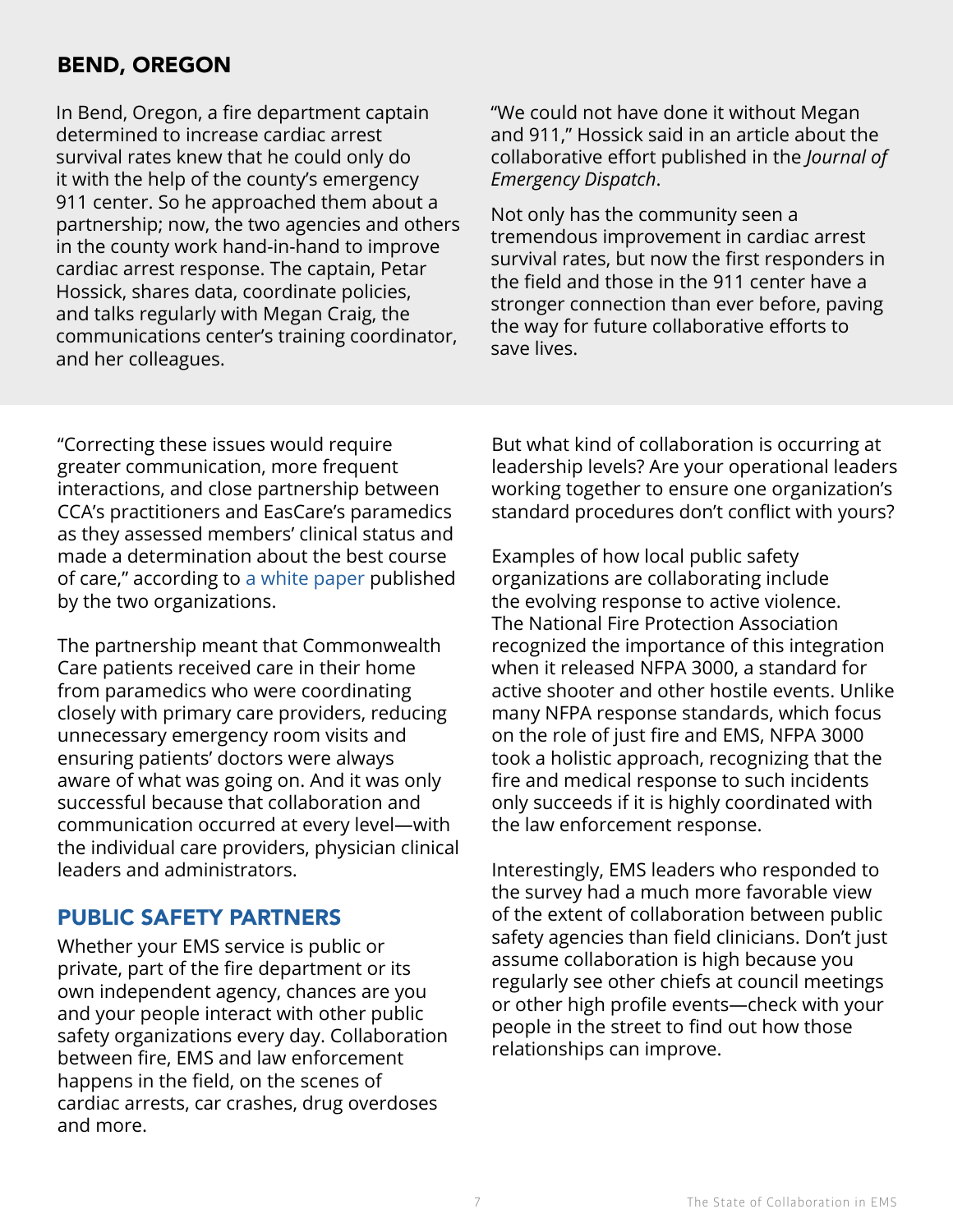## <span id="page-7-0"></span>CROSSING BORDERS

Unfortunately, collaboration often stops at borders. More than half of survey respondents indicated that conversations with services in neighboring jurisdictions were not happening frequently, and often not happening to any extent. We know that emergencies often ignore borders and first due areas, so keeping an open dialogue with neighboring jurisdictions is critical. There are also potential cost-savings and other improvements that can be realized by sharing resources—either through basic automatic and mutual aid agreements, and also in communications, training, specialty teams, purchasing vehicles and supplies, and much more.

In northern Virginia, the fire departments that provide 911 EMS response and transport in several counties and cities work together through a regional system that includes shared technical rescue teams, regional standard operating procedures and more. In part of the region, where fire and EMS apparatus cross borders every day responding to emergencies, several neighboring jurisdictions, each with their own communications centers, use technology to ensure the closest responders quickly get to the call—no matter where it is. They've [connected their computer-aided dispatch](https://www.youtube.com/watch?v=WMpVxDWvwCg)  [\(CAD\) systems](https://www.youtube.com/watch?v=WMpVxDWvwCg) through what they call "CAD2CAD," which allows telecommunicators in one county to see the real-time status of units in the neighboring county, and dispatch them directly without a series of phone calls and other delay-causing processes. Collaboration can also help organizations learn from each other and innovate. In North Dakota, state EMS officials brought together several agencies from across a region of the state to form a collaborative focused on quality improvement.

*When asked whether their communities focused on regional approaches to responding dayto-day emergencies or creating community health programs, rather than uncoordinated, individual approaches, nearly 30% said "not at all."*

"It has been a great experience," said Diane Witteman, operations manager for Mohall Ambulance, in [an article on ems.gov](https://www.ems.gov/newsletter/junejuly2016/collaborating-to-improve-care.html). "We're a small rural community; our run volume is about 190 runs a year. We've been able to look and see what others are doing, and it gives us a better feel for whether it's something we can do."

Not working across borders leads to miscommunication and missed opportunities that can decrease efficiency, inhibit innovation and negatively impact patient outcomes.

## **COLLABORATION** REQUIRES DEDICATION

Collaboration cannot be an after-thought. It takes a commitment to working with others from your colleagues across the hall to officials at city hall, and from your competition to organizations in a neighboring jurisdiction. As an EMS leader, you must strive to find ways to work together with new partners. It's not only the right thing to do, but it will be the only way to thrive in our profession as our world and our communities become more interconnected.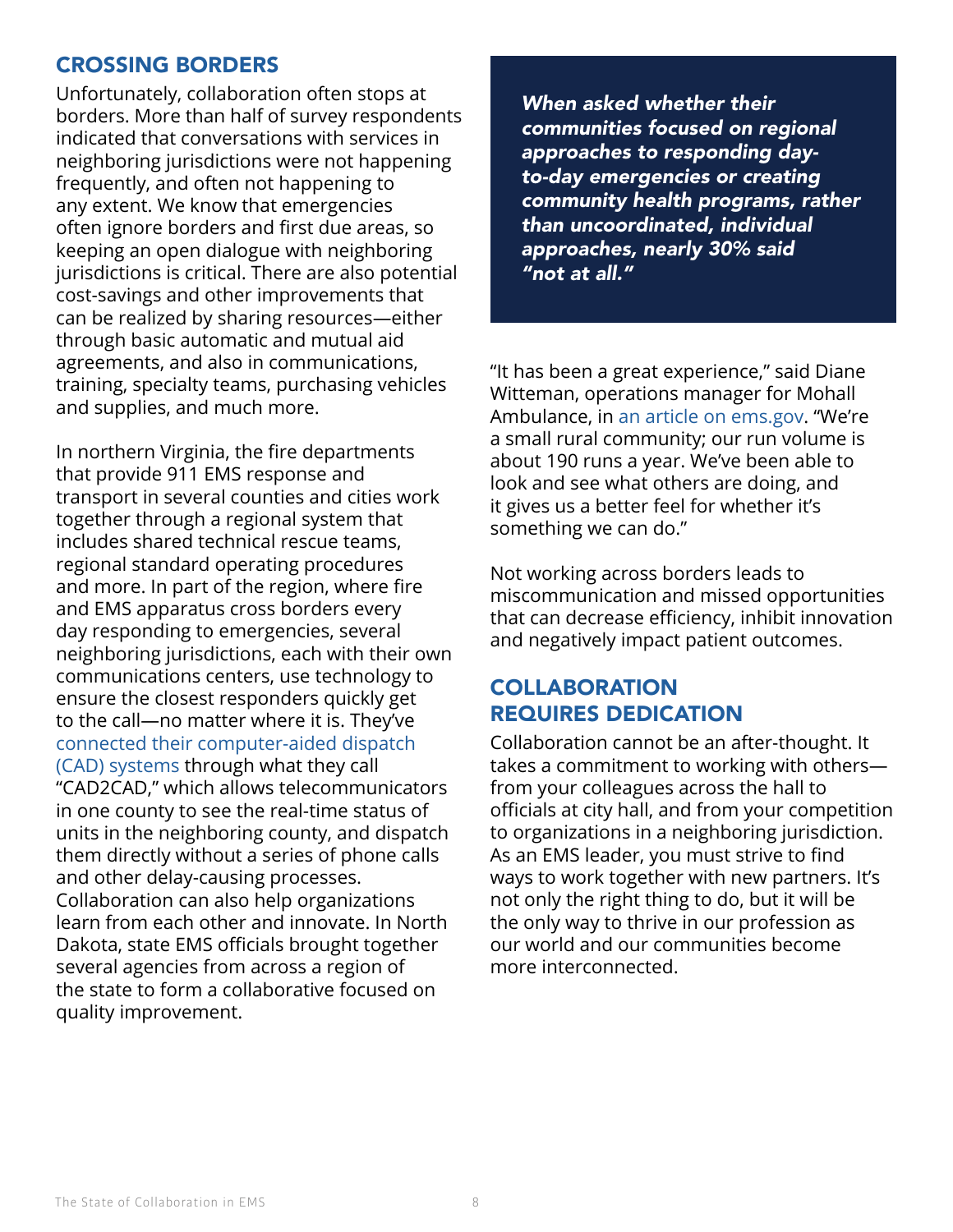## <span id="page-8-0"></span>DIDN'T GET A CHANCE TO PARTICIPATE IN THE FITCH/EMS1 CORNERSTONE COLLABORATION SURVEY ONLINE?

Answer the questions below and compare your agency to your colleagues around the country.

How collaborative is your organization, really?

For each question, score your organization from 1-5 using the scale below. Then look on page 4 of the report to see how you compare to the more than 200 EMS professionals who completed the survey.

Scoring system:

Not at all – 1 To a small extent – 2 To a moderate extent – 3 To a large extent – 4 To a very large extent – 5

#### **Collaboration**

1. My organization's leadership regularly meets with leadership from local hospitals (e.g., chief executive officer, chief financial officer, chief medical officer).

- Not at all
- To a small extent
- To a moderate extent
- To a large extent
- To a very large extent

2. My organization's leadership regularly meets with leadership from local emergency departments (e.g., ED directors, ED medical directors).

- Not at all
- To a small extent
- To a moderate extent
- To a large extent
- To a very large extent

3. Our relationship with local hospitals is a priority of the organization and its leadership.

- Not at all
- To a small extent
- To a moderate extent
- To a large extent
- To a very large extent

4. My organization understands the importance of a relationship with local public health officials and social services and is in regular contact with them about issues facing our community.

- Not at all
- To a small extent
- To a moderate extent
- To a large extent
- To a very large extent

5. The relationship between public safety agencies (law enforcement, fire, EMS) in my community is strong and we regularly collaborate on both long-term planning and day-to-day operations.

- Not at all
- To a small extent
- To a moderate extent
- To a large extent
- To a very large extent

6. My organization is active with a local healthcare coalition that includes health and hospital systems, EMS and public health.

- Not at all
- To a small extent
- To a moderate extent
- To a large extent
- To a very large extent

7. My organization has regular contact with skilled nursing facilities, assisted living and other similar organizations through the healthcare coalition or other local or regional committee.

- Not at all
- To a small extent
- To a moderate extent
- To a large extent
- To a very large extent

8. My organization has had discussions with insurance companies, large employers and other payers of healthcare costs about working together to reduce costs and improve population health.

- Not at all
- To a small extent
- To a moderate extent
- To a large extent
- To a very large extent

#### **Regionalization**

9. Our region is highly collaborative, with frequent discussions occurring between services in neighboring jurisdictions.

- Not at all
- To a small extent
- To a moderate extent
- To a large extent
- To a very large extent